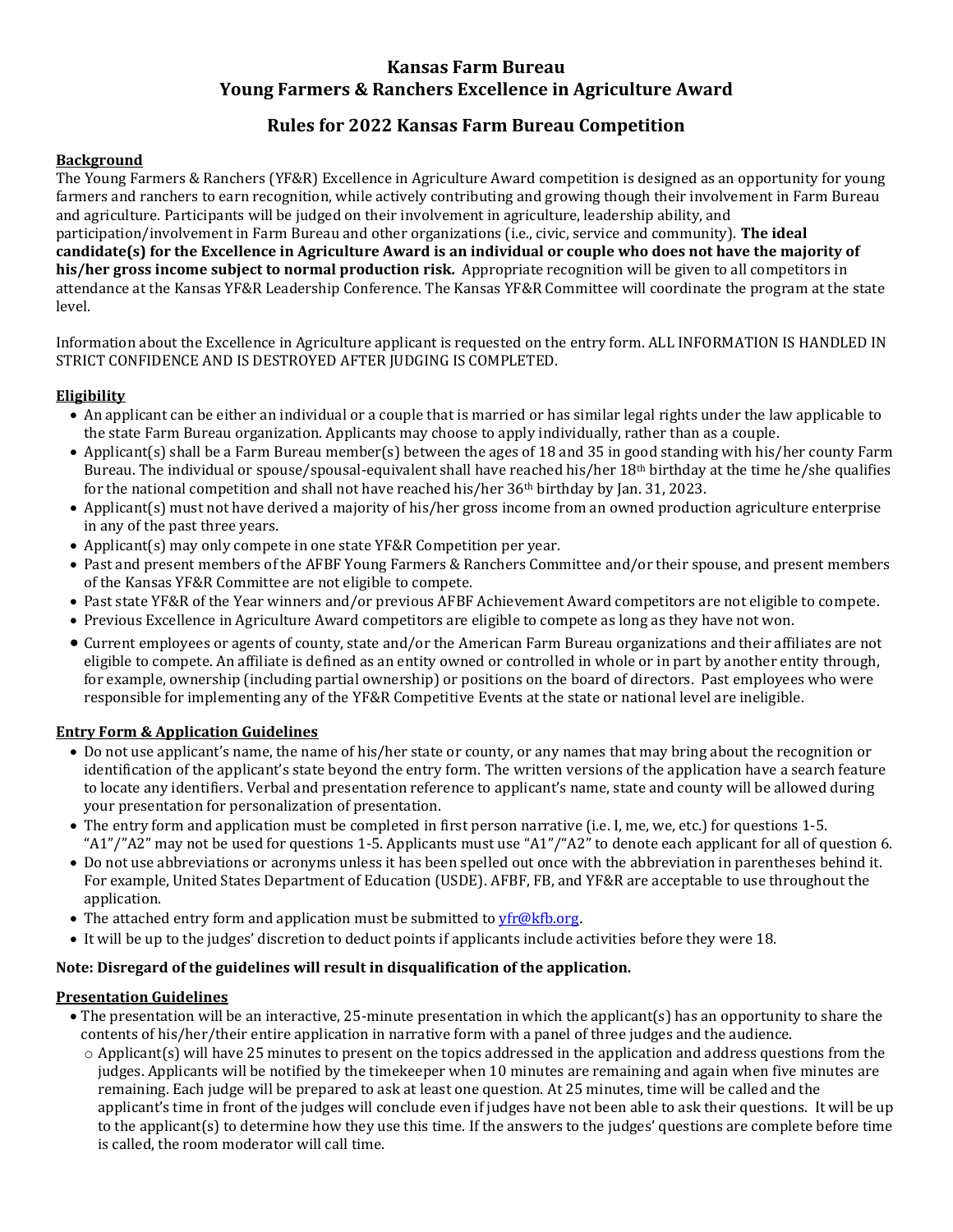- The only visual means in which to deliver the information is through a PowerPoint or Prezi presentation. The applicant(s) needs to submit their presentation on a USB flash drive during the Excellence in Agriculture Competitor Orientation. Once the presentation has been downloaded onto the laptop, it cannot be changed. A computer, LCD projector, screen and one slide advancer remote will be provided. All presentations must be formatted to work on a PC. Contestants will not be allowed to use their own computer.
- Verbal and presentation references to applicant(s) name, state and county will be allowed during the presentation.
- No props (including notes), sound or video of any kind will be allowed during the presentation.
- Applicants and their state coordinators are not allowed to view other presentations until after they have completed their own.

### **Application Judging**

- All applications will be judged prior to the YF&R Conference, by representatives from the industry. These are the only judges that will be reviewing and scoring the applications.
- All judges will use the application rubric to score the applications.
- The following breakdown of points will be used for the application:

| <b>Application</b>                                                   |            | <u>Approx. %</u> |  |  |
|----------------------------------------------------------------------|------------|------------------|--|--|
| Questions 2-4                                                        | 180 points | 45.0%            |  |  |
| *Ag Involvement, Impact on Ag and Issues Facing Ag                   |            |                  |  |  |
| Goals                                                                | 40 points  | 10.0%            |  |  |
| Farm Bureau Experience                                               | 90 points  | 22.5%            |  |  |
| Other Leadership Experience                                          | 80 points  | 20.0%            |  |  |
| <b>Application Form</b>                                              | 10 points  | 2.5%             |  |  |
| *Writing should be clear, descriptive and free of grammatical errors |            |                  |  |  |

Writing should be clear, descriptive and free of grammatical errors.

| 100% (80% of Total Score) | <b>MAXIMUM POINTS</b> | 400 points |  |  |
|---------------------------|-----------------------|------------|--|--|
|---------------------------|-----------------------|------------|--|--|

#### **Presentation Judging – Round One**

- All competitors will present during the YF&R Conference on Saturday, January 29, 2022.
- Competitors will present to a panel of three judges who represent the industry.
- All judges will use the same presentation rubric to score the presentations.
- The following breakdown of points will be used for the presentation:

| <b>MAXIMUM POINTS</b>    | 100 points |                 | <b>100%</b> (20% of Total Score) |
|--------------------------|------------|-----------------|----------------------------------|
| Responses to Questions   | 30 points  | 30%             |                                  |
| Content of Presentation  | 40 points  | 40%             |                                  |
| Delivery of Presentation | 30 points  | 30 <sub>%</sub> |                                  |
| Presentation             |            |                 |                                  |

#### **Deadline**

Applications must be submitted via the yfr@kfb.org email on or before 11:59 pm Jan. 1, 2022.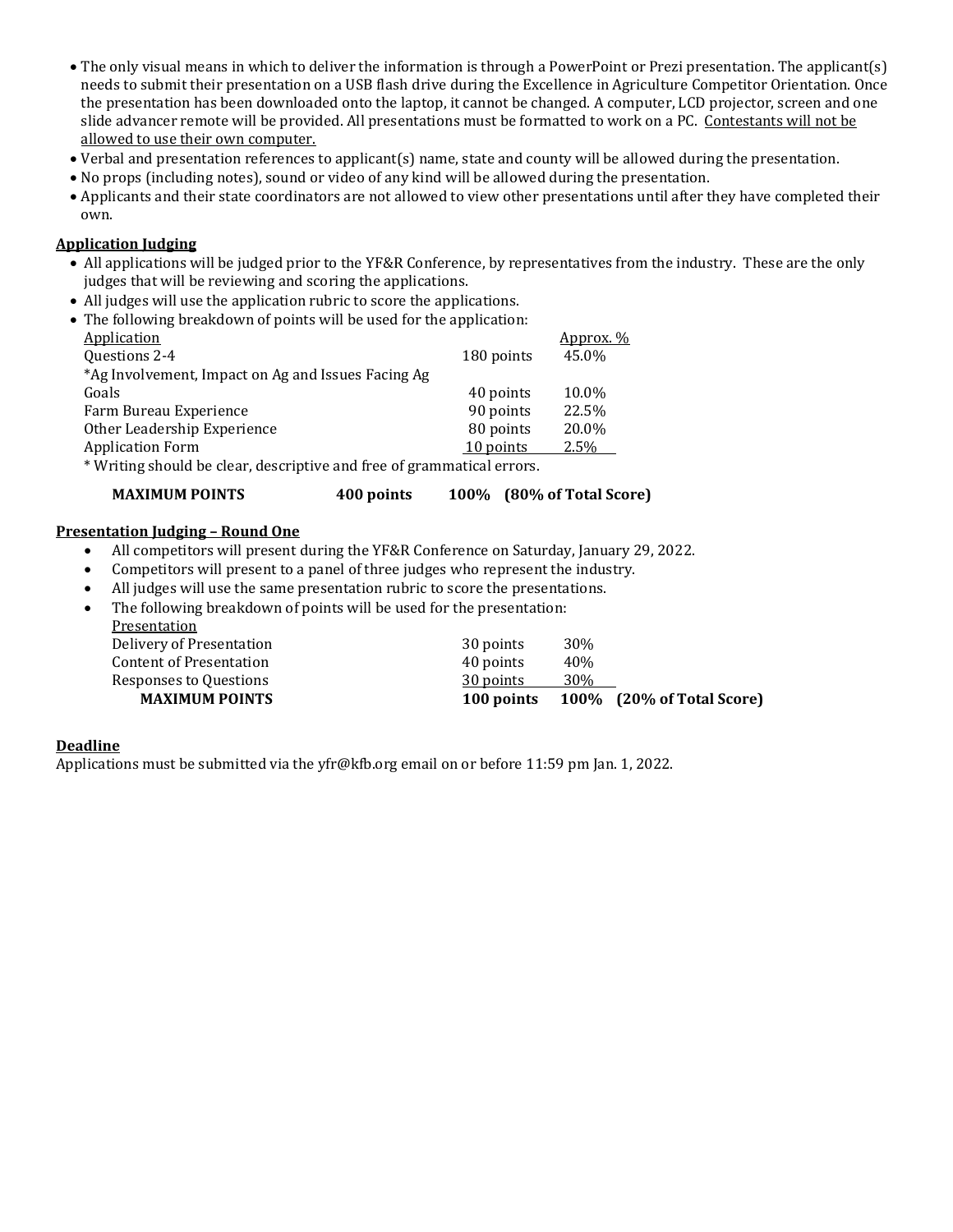# **Kansas Farm Bureau Young Farmers & Ranchers Excellence in Agriculture Award**

## **2022 Entry Form**

Please submit this form via [yfr@kfb.org](mailto:yfr@kfb.org).

The state's entry form and application must be submitted via the [yfr@kfb.org](mailto:yfr@kfb.org) o**n or before 11:59 p.m. Jan. 1, 2022.**

The data below and throughout the application applies to you and your spouse/spousal-equivalent, if married. Please indicate "Applicant 1" (A1) and "Applicant 2" (A2) when responding to question 6.

| * Will be used in the program and for recognition |                |  |  |  |  |
|---------------------------------------------------|----------------|--|--|--|--|
|                                                   |                |  |  |  |  |
|                                                   |                |  |  |  |  |
|                                                   |                |  |  |  |  |
|                                                   |                |  |  |  |  |
| Email: Email:                                     | $A1$ $A2$ $A3$ |  |  |  |  |
|                                                   |                |  |  |  |  |
|                                                   |                |  |  |  |  |
|                                                   |                |  |  |  |  |

I (we) hereby certify the information on this entry form and attached application to be accurate and true statements. **KFB DOES NOT ACCEPT LIABILITY FOR APPLICATIONS SUBMITTED INCORRECTLY BY A PARTICIPANT**. KFB reserves the right to use my (our) photos and/or any video footage for use in promoting Farm Bureau. The photos and/or video footage of the undersigned contestant(s) may also be available to Farm Bureau sponsors. I (we) have not derived a majority of my (our) income from an owned production agricultural enterprise in any of the past three years. By participating in the Event, I (we) warrant that I (we) fully and unconditionally agree to and accept the YF&R official contest rules and the decisions of the KFB YF&R Committee, which are final and binding.

#### **COVID-19**

If AFBF is unable to hold the 2023 Annual Convention in-person due to COVID-19, the competitive events will be held virtually. All applicants must be made aware of this possibility prior to their application. In the event of virtual competitions, changes in timing and format of the competitions are likely to be required. For example, some portions of the competition may take place prior to the virtual convention. Applicants will be advised as soon as possible after the decision is made. If the competitions will be virtual, all contestants will be given the opportunity to withdraw their applications for 2023 to ensure eligibility for future years.

Applicant(s) Signature(s): A1 A2

I hereby certify that the above-named applicant(s) is the official state entry and is therefore eligible to be entered in and considered for KFB Young Farmers & Ranchers Excellence in Agriculture Award for 2022.

County President: Date: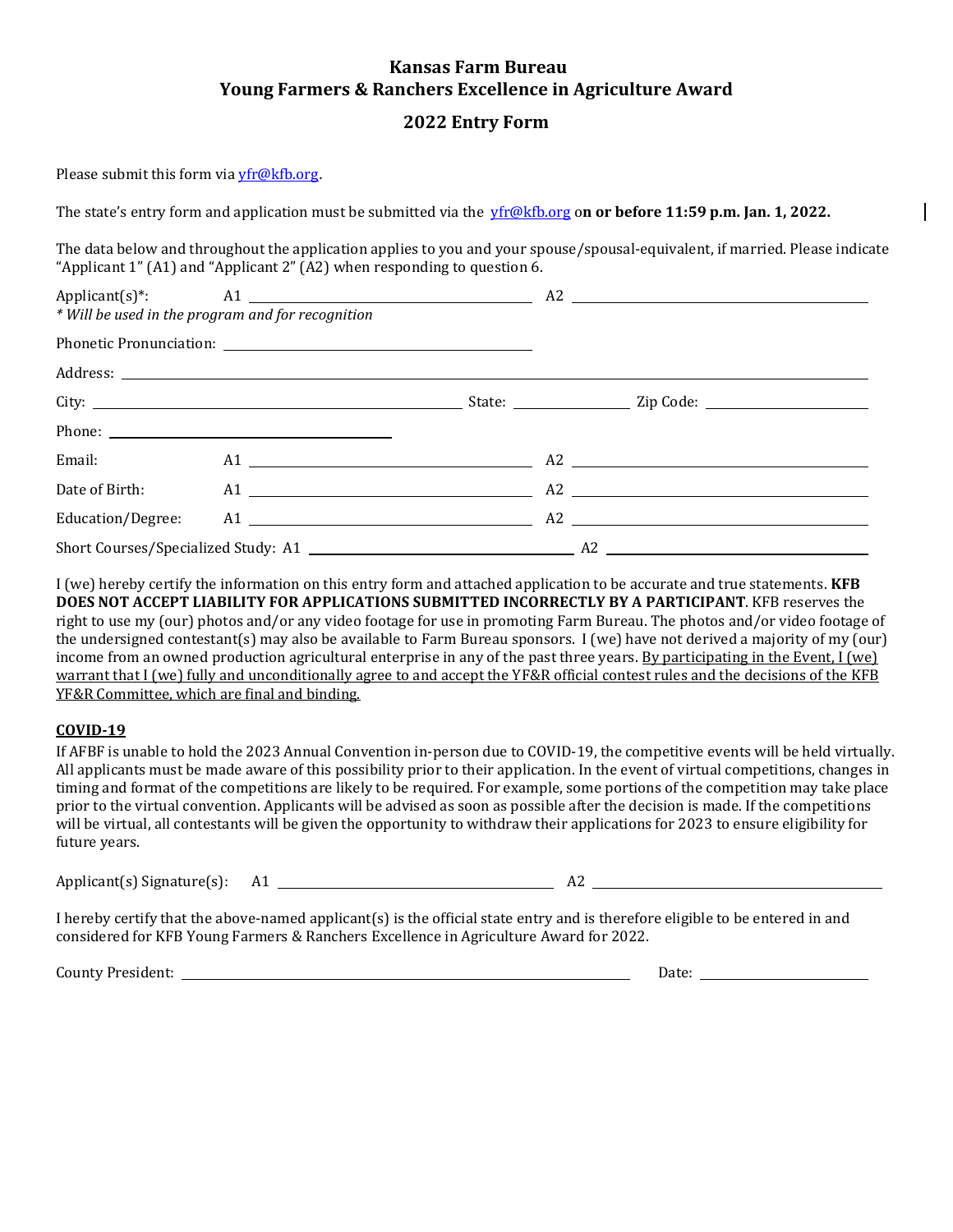# **Kansas Farm Bureau Young Farmers & Ranchers Excellence in Agriculture Award**

# **2022 Application**

*Note: Remember to write in first person narrative (i.e. I, me, we, etc.) for questions 1-5. Remember no state-specific identifiers.* 

**1. PERSONAL BACKGROUND** (family, education and personal interests) –

## *2.* **AGRICULTURAL INVOLVEMENT**

A. Please explain the applicant(s) occupation.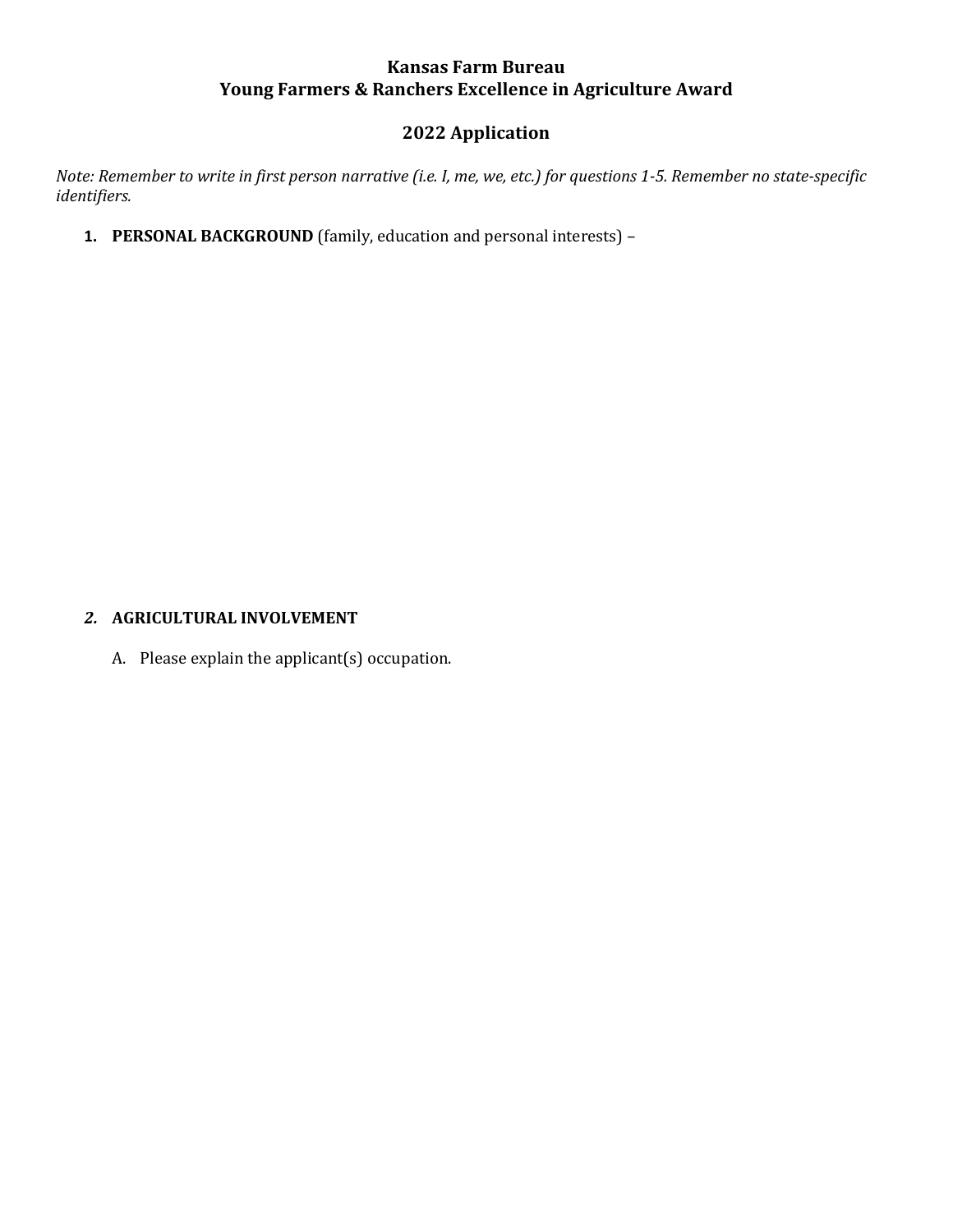# **2. AGRICULTURAL INVOLVEMENT (continued)**

B. Please explain the applicant's (applicants') personal involvement in agriculture/agribusiness.

# **3. IMPACT ON AGRICULTURE**

Clearly describe the efforts the applicant(s) have taken to positively promote and impact the agriculture industry. Examples may include things such as hosting farm tours, legislative visits, writing a blog, etc.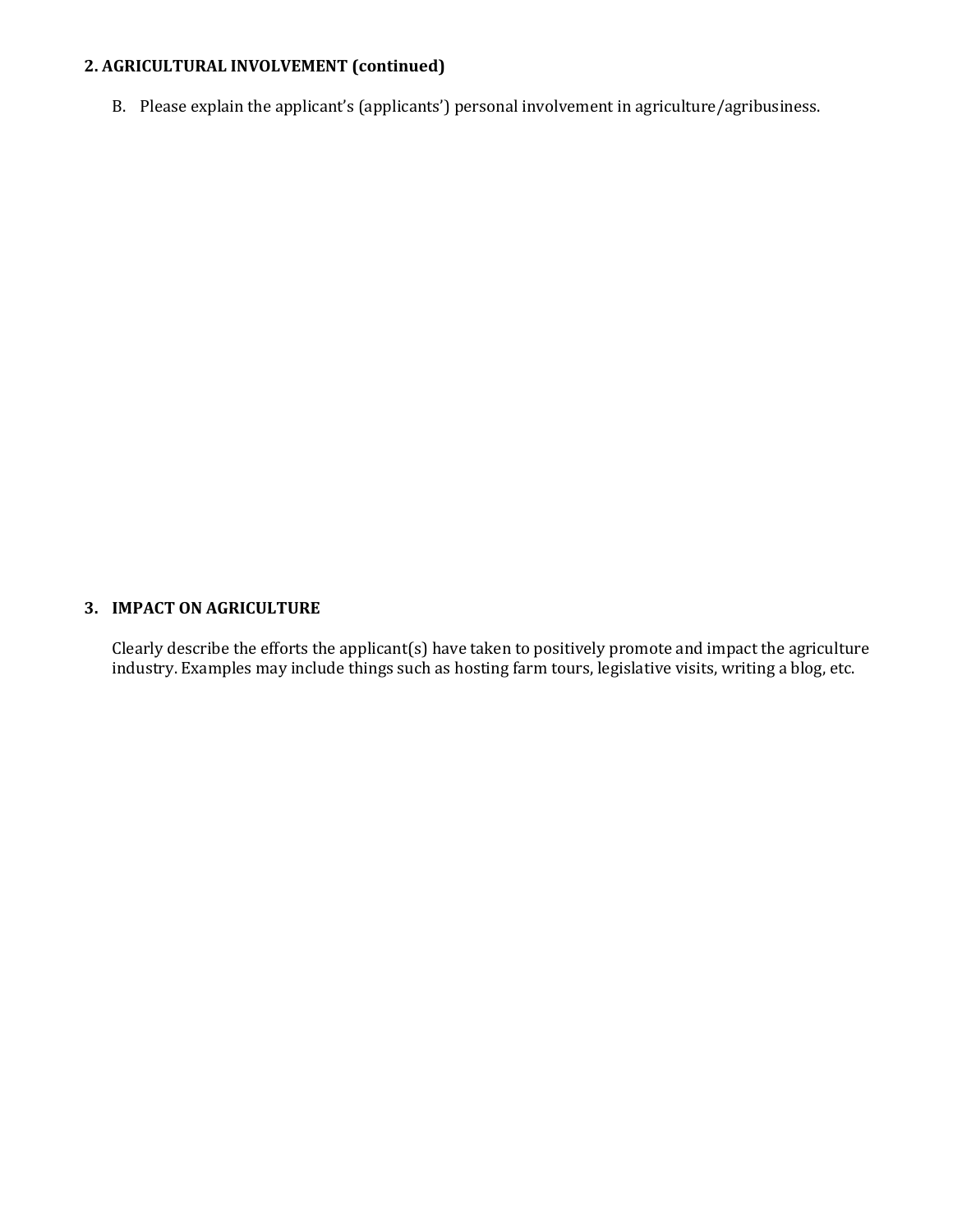## **4. ISSUES FACING AGRICULTURE**

A. Agriculture faces important issues at the local, state, national and international levels. Explain three important issues that the industry needs to address in the next five years. Choose one issue from three of the four levels mentioned above. For example, an applicant might select ag literacy as a local issue, mental health as a state issue and rural broadband as a national issue.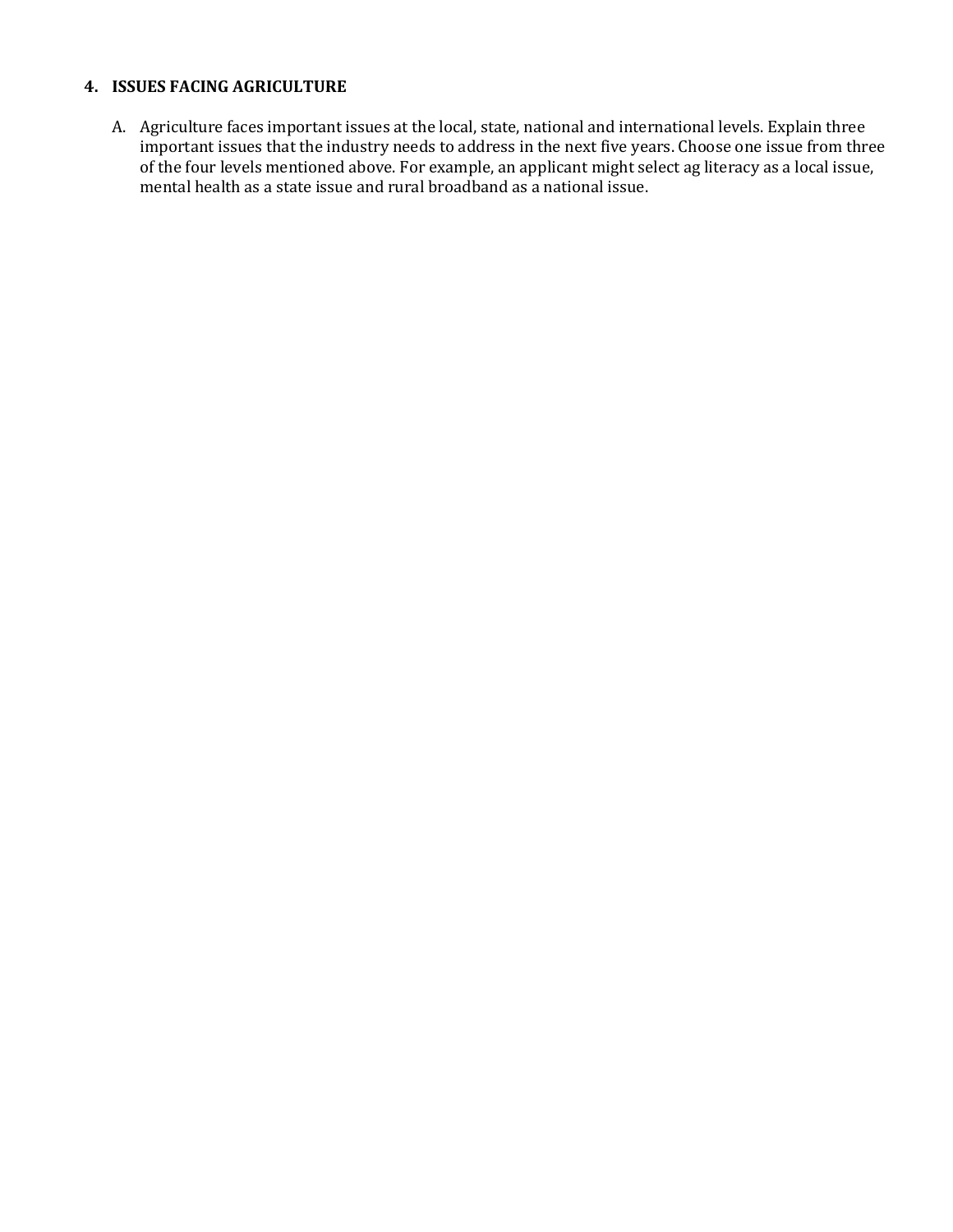# **4. ISSUES FACING AGRICULTURE (continued)**

B. Choose one of the issues in your response to 4A and discuss how you personally have addressed, or can address, that issue and work towards a resolution.

**5. GOALS** *-* What goals does the applicant(s) have for the next five years related to his/her career, Farm Bureau involvement and involvement with other organizations? What steps have been made to reach these goals?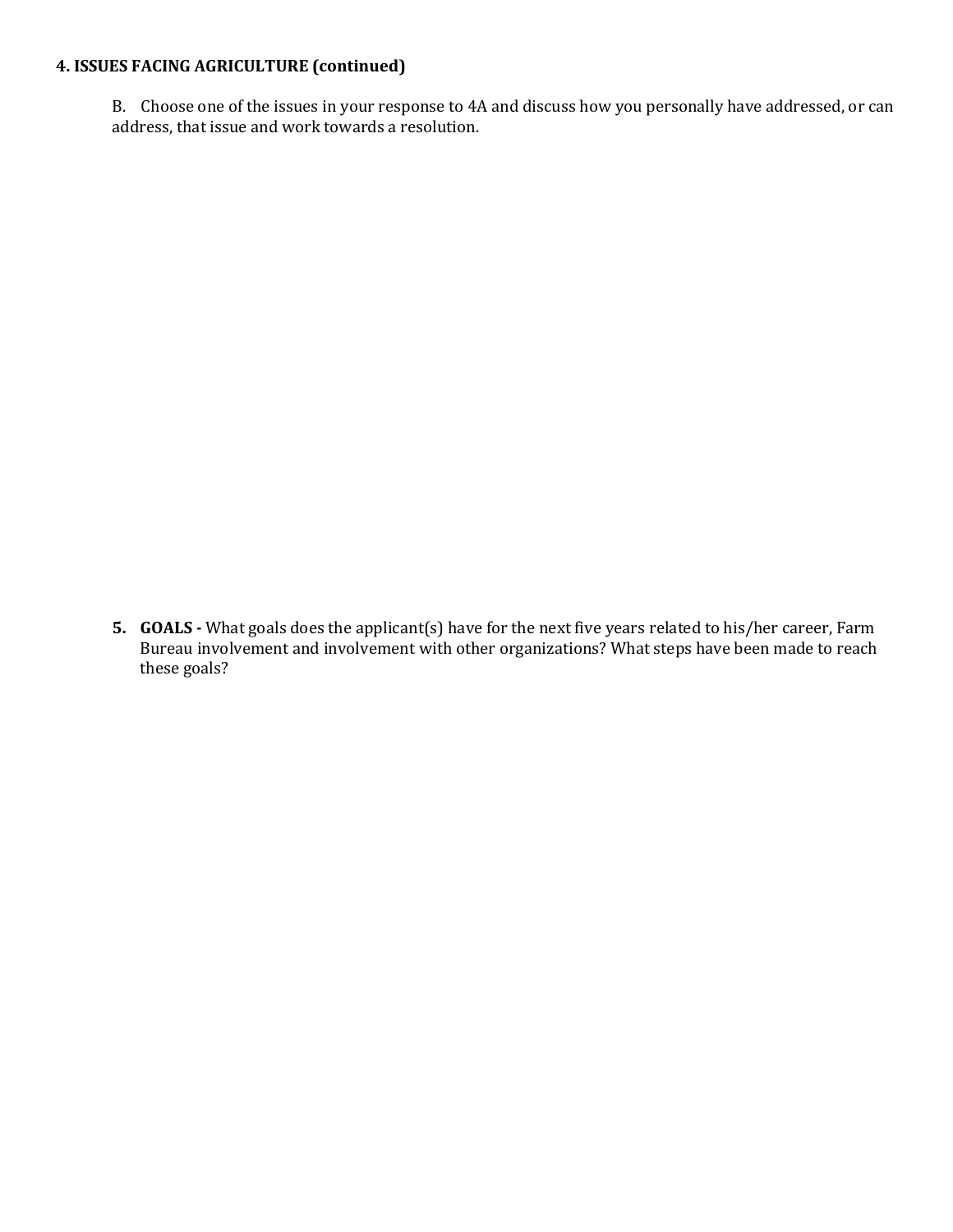## **6. LEADERSHIP EXPERIENCE** *(from age 18 to current)*

*Note: This applies to both applicants, if applying together. Please indicate A1 and A2 when applicable.*

A. List Farm Bureau leadership roles, involvement opportunities, recognitions and/or awards received by the applicant(s), indicating service on committees, boards or as officers. Please include years of involvement. *Example: A1 – Elected President of the County Farm Bureau Board of Directors (2018-2019)*

## **County Farm Bureau**

**State/American Farm Bureau**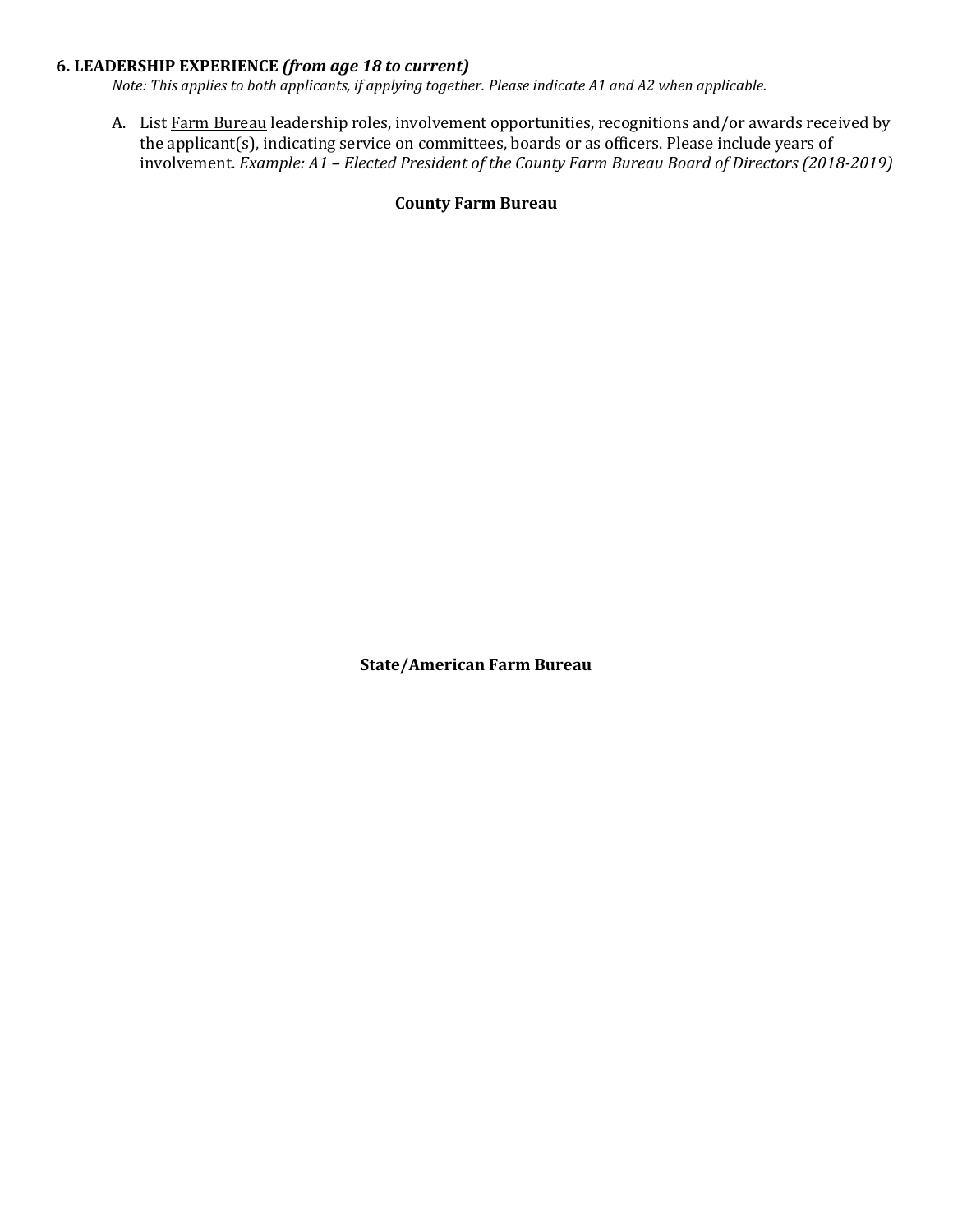# **6. LEADERSHIP EXPERIENCE (continued)***-*

B. List other agricultural leadership roles, involvement opportunities, recognitions and/or awards received by the applicant(s), indicating service on committees, boards or as officers. (i.e. Farm Credit, Soil Conservation, Farm Service Agency, farm cooperatives, 4-H, etc.). Please include organization, description and years of involvement.

*Example: A1 & A2 – 4-H, Serves as a 4-H Livestock Club Leader (2018 – present)*

C. List other community and non-agricultural leadership roles, involvement opportunities, recognitions and/or awards received by the applicant(s), indicating service on committees, boards or as officers (i.e. civic/service clubs, church, school, volunteer leadership, etc.) Please include organization, description and years of involvement. *Example: A1 – Local Elementary School, Served as Parent Teacher Association (PTA) President (2017-*

*2019)*